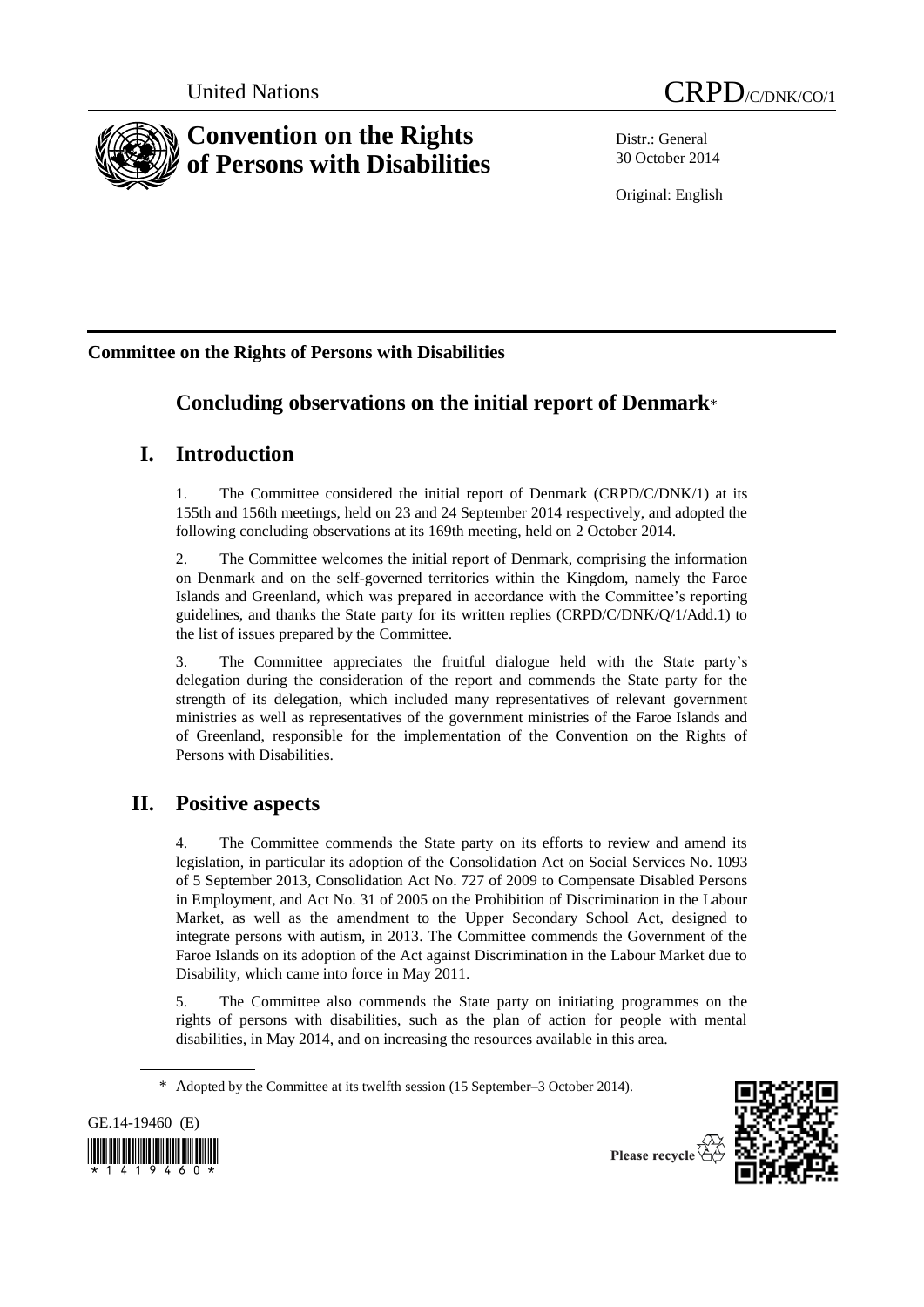6. The Committee commends the State party on a number of achievements. It welcomes the fact that Danish Sign Language has been recognized as an official language, which is an important step towards full recognition of the rights of persons with disabilities in the State party. The Committee also notes that the State party has established a coordination body — the Interministerial Committee — which is commissioned to implement the Convention within the sectorial fields under the coordinating authority of the Ministry for Children, Gender Equality, Integration and Social Affairs. The Committee also commends the State party on its exemplary role in international development assistance and on the integration of a disability policy perspective therein. The Committee commends the Government of Greenland for commencing the establishment of a national disability centre, in Sisimiut, Greenland.

7. The Committee welcomes the State party's accession to the Optional Protocol to the Convention on the Rights of Persons with Disabilities, with the territorial exclusion of Greenland, on 23 September 2014.

# **III. Principal areas of concern and recommendations**

# **A. General principles and obligations (arts. 1–4)**

8. The Committee is concerned that the National Disability Action Plan of 2013 does not cover broadly all of the rights and substantive areas under the Convention, and that it remains relatively general.

9. **The Committee recommends that the State party review the National Disability Action Plan to ensure the coverage of all rights and substantive areas under the Convention, and that it establish, in this regard, concrete objectives, measurable targets, adequate budget, and indicators, to evaluate progress in the implementation of the Government's disability policy.** 

10. The Committee is concerned about the absence of disability policy action plans in the Faroe Islands and Greenland, and in particular about the lack of support for organizations of persons with disabilities in Greenland to enable them to engage with the Government in implementation of the Convention.

11. **The Committee recommends that the Governments of the Faroe Islands and of Greenland adopt dedicated disability policy action plans to effectively implement the Convention. It also recommends that the Government of Greenland support the work of organizations of persons with disabilities to ensure their effective participation in consultations on and implementation of the Convention.**

12. The Committee is concerned that the Convention is not explicitly incorporated into the laws of Denmark, the Faroe Islands and Greenland. It is also concerned at the insufficient information about the application of the Convention by the State party's courts and authorities. The Committee notes with concern that officials of State, regional and municipal authorities are not sufficiently aware of their obligation to promote the implementation of the Convention.

13. **The Committee recommends that the State party ensure incorporation of the Convention so that it is applicable as law of Denmark, the Faroe Islands and Greenland. The Committee also recommends that the State party take measures to facilitate direct application of the Convention by the courts and the authorities, and undertake training programmes to facilitate the active application and implementation of the Convention by the officials of State, regional and municipal authorities in all parts of the Kingdom of Denmark, including by providing guidance**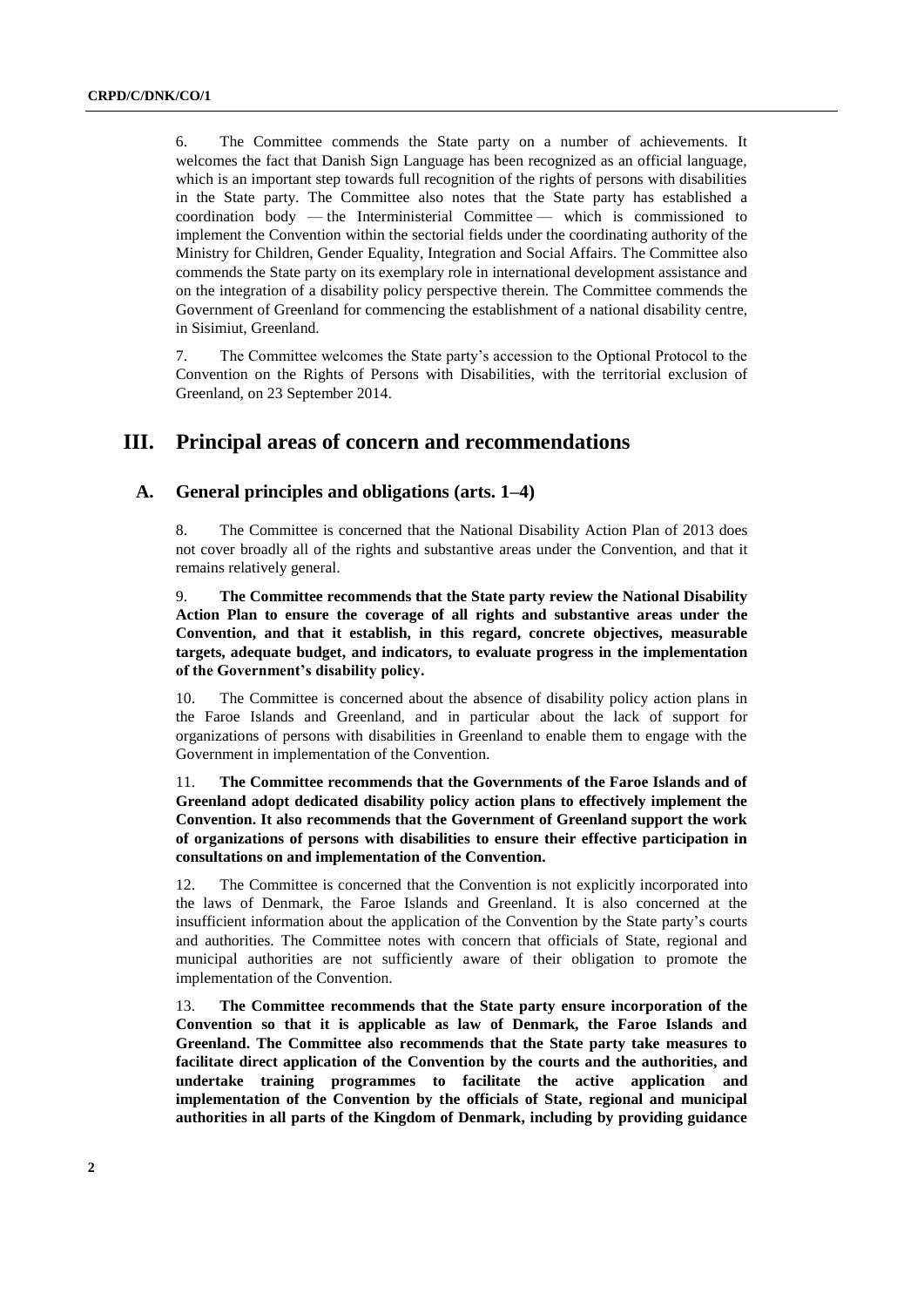**to the municipalities on the implementation of the respective acts on social services in observance of the Convention's provisions.**

## **B. Specific rights (arts. 5–30)**

#### **Equality and non-discrimination (art. 5)**

14. The Committee notes the establishment of the Government's anti-discrimination unit which has a mandate to monitor and prevent discrimination against persons with disabilities; however, it is concerned that the State party lacks comprehensive antidiscrimination legislation that would provide protection from discrimination on the basis of disability beyond the labour market. The Committee is also concerned at the lack of legal remedies for persons with disabilities whose rights under the Convention have been violated, and the absence of available information thereon.

15. **The Committee urges the Governments of Denmark, the Faroe Islands and Greenland to adopt new comprehensive cross-sectoral anti-discrimination legislation that extends protection to beyond the labour market and affirms the denial of reasonable accommodation as a form of discrimination on the basis of disability. The Committee recommends that the State party take steps to ensure that reasonable accommodation is provided in all spheres of society, without any exemption; that it ensure effective legal remedies to persons with disabilities, including the possibility of submitting complaints related to discrimination on the basis of disability to the Board of Equal Treatment; and that it promote better awareness of the Convention among rights-holders.**

16. The Committee is concerned at the lack of disaggregated data on cases of multiple and intersectional discrimination, and at the inadequate measures for dealing with cases of intersectional discrimination — for example, disability combined with gender or ethnicity — which require more development.

17. **The Committee recommends that the State party collect and disseminate disaggregated data on cases of multiple and intersectional discrimination, and that it adopt effective and specific measures to prevent multiple and intersectional forms of discrimination, including permitting complaints of discrimination on more than one ground, establishing higher levels of compensation for victims, and imposing higher penalties for perpetrators.**

### **Women with disabilities (art. 6)**

18. The Committee is concerned that the Act on Gender Equality does not specifically address women and girls with disabilities. The Committee is also concerned that the State party has not undertaken any specific initiatives aimed at women and girls with disabilities in the educational system, nor any specific measures for women with disabilities to find or maintain employment.

19. **The Committee recommends that the State party ensure that the perspective of gender and disability is encompassed in its laws and policies and its sectorial services, and in the implementation and evaluation of these. The Committee also recommends that the State party take measures to increase opportunities for adequate education and employment for women and girls with disabilities.**

#### **Children with disabilities (art. 7)**

20. The Committee is concerned that, according to the National Council for Children, children who are hospitalized in psychiatric hospitals can be subject to forced treatment.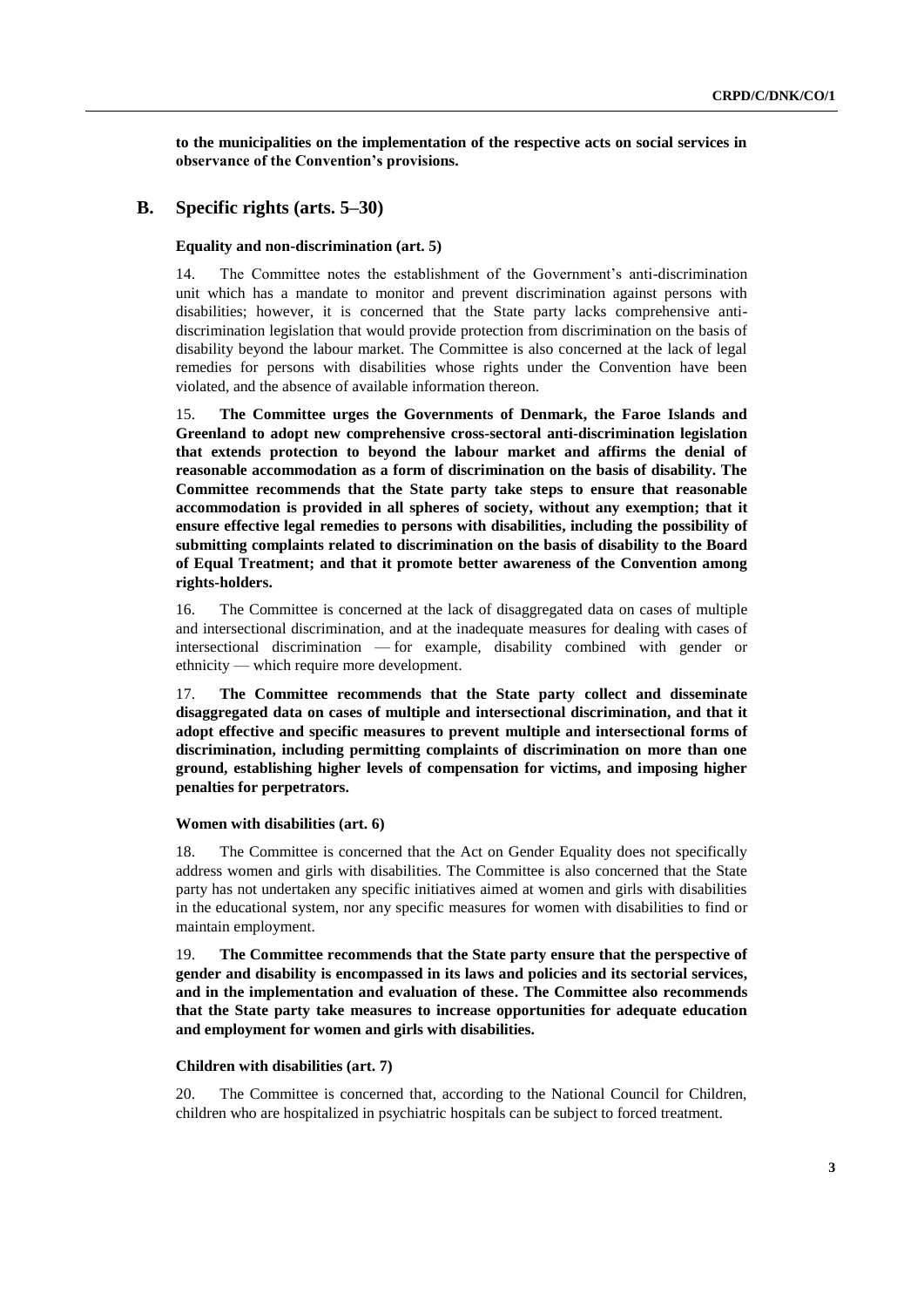# 21. **The Committee recommends that the State party abolish forced hospitalization and treatment of children in psychiatric hospitals, and provide adequate opportunities for information and counselling to ensure that all children with disabilities have the support they need to express their views.**

#### **Awareness-raising (art. 8)**

22. The Committee is concerned about the reports of prevailing prejudice among the general population regarding various forms of disabilities, which negatively affects the ability of persons with disabilities to enjoy rights on an equal basis, including in the area of employment.

23. **The Committee encourages the State party to devise and adopt a strategy with concrete and measurable targets, in consultation with organizations of persons with disabilities, to raise awareness throughout society — among the general public, the government and private sectors, and persons with disabilities themselves — to promote a positive image of persons with disabilities and knowledge about their rights.**

24. The Committee notes with concern the limited information about the level of awareness of the contents of the Convention among public officials and private actors, including the concepts of reasonable accommodation and disability-based discrimination.

25. **The Committee recommends that the State party undertake and regularly evaluate campaigns and other forms of training, in cooperation with organizations of persons with disabilities, for public officials and private actors to further develop their knowledge of the rights and obligations stemming from the Convention, in particular in regard to reasonable accommodation.**

#### **Accessibility (art. 9)**

26. The Committee is concerned at the absence of comprehensive measures to ensure to persons with disabilities access, on an equal basis with others, to the physical environment, to transportation, to information and communications, and to other facilities and services open to or provided to the public, both in urban and rural areas. The Committee also notes with concern the lack of systematic compliance with the Building Regulations and the limited access to transport. The Committee further notes with concern that information on public websites is not systematically published in accessible formats.

27. **The Committee recommends that the State party adopt a comprehensive plan to ensure to all persons with disabilities access to facilities, information and services, which would include concrete objectives, time frames, budgets, sanctions and evaluation, as elaborated in the Committee's general comment No. 2 (2014) on accessibility. In this regard, the Committee recommends that the State party: (a) conduct continuous training on universal design and accessibility standards, including the Building Regulations, for relevant professionals, and systematically enforce sanctions for those who fail to implement accessibility standards; (b) ensure that private entities that offer public transport and other services observe accessibility requirements; and (c) adopt regulations on digital accessibility and access to information technology and communication, and promote the responsibility of public institutions to present information and communications on its websites in accessible formats, in accordance with international standards.**

28. The Committee is concerned that television programmes on the KVF public service channel in the Faroe Islands are only subtitled and/or interpreted into sign language if they are considered to be of "major interest and significance in society".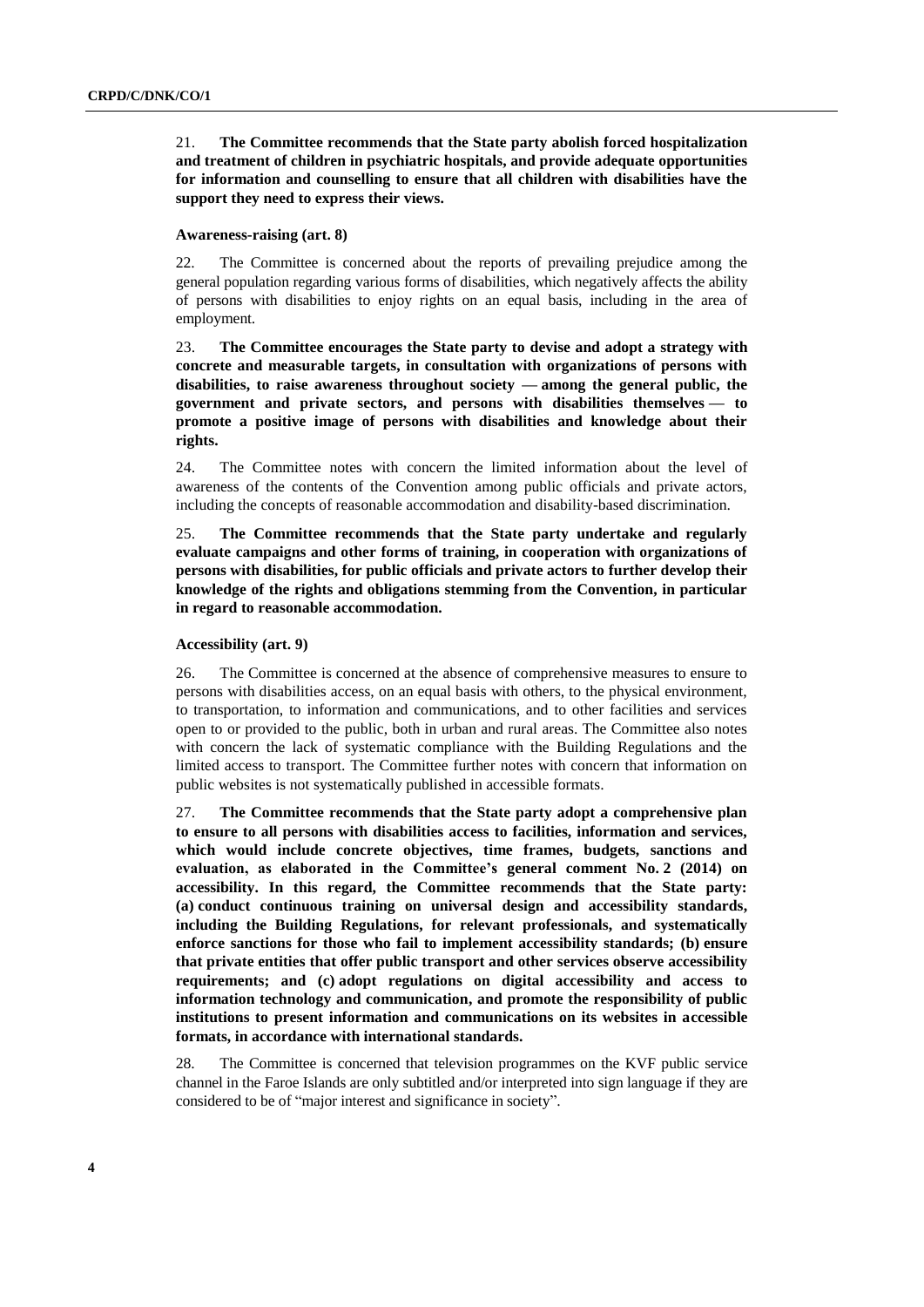29. **The Committee requests that the Government of the Faroe Islands ensure access, both for people who are deaf and for those who are hard of hearing, to all the programmes broadcast by KVF.**

#### **Situations of risk and humanitarian emergencies (art. 11)**

30. The Committee is concerned at the lack of information from the State party on the involvement by persons with disabilities and their organizations in the elaboration, implementation and evaluation of the Strategy for Danish Humanitarian Action 2010–2015, and at the absence of specific alert systems or protocols to provide persons with disabilities with the necessary support and protection in the event of risk situations or emergencies.

31. **The Committee recommends that the State party take action to ensure that disaster risk reduction is fully inclusive of persons with disabilities, to develop and enforce accessible alert systems or protocols, and to organize training for rescue and emergency personnel to provide persons with disabilities with the necessary support and protection in the event of risk situations or emergencies.**

#### **Equal recognition before the law (art. 12)**

32. The Committee notes that the Legal Incapacity and Guardianship Act continues to allow for substituted decision-making, thereby restricting the individual's exercise of rights such as the right to vote, access to justice, and consent to medical treatment.

33. **The Committee recommends that the State party review the Legal Incapacity and Guardianship Act and incorporate into legislation supported decision-making, which respects the person's rights, will and preferences, in full conformity with article 12 of the Convention, which includes the individual's right to give and withdraw informed consent for medical treatment, to have access to justice, to vote, to marry and to work.**

#### **Liberty and security of the person (art. 14)**

34. The Committee is concerned at the distinction made by the State party between punishment and treatment, according to which persons considered "unfit to stand trial" on account of their impairment are not punished but are sentenced to treatment. Treatment is a social control sanction and should be replaced by formal criminal sanctions for offenders whose involvement in crime has been determined. The procedure applied when determining whether a person should be sentenced to treatment is not in accordance with the safeguards that a criminal procedure should have if it may result in a sanction being imposed on a person. Sentencing a person to treatment is therefore incompatible with article 14.

35. **The Committee recommends that the State party adopt a policy to initiate a structural review of the procedures used to sanction persons with disabilities when they commit criminal offences. The system should comply with the general safeguards and guarantees established for all persons accused of a crime in the criminal justice system, inter alia, the presumption of innocence, and the right to defence and to a fair trial.**

36. The Committee is concerned that the Psychiatric Act allows for compulsory hospitalization or treatment in a medical facility in respect of a person with mental health impairments, against her or his will, if the person is considered to be a danger to herself or himself or to others, which amounts to a deprivation of liberty or security on the basis of disability, contrary to article 14 of the Convention.

37. **The Committee recommends that the State party take all necessary measures, including revision of the Psychiatric Act, to ensure that persons with disabilities enjoy**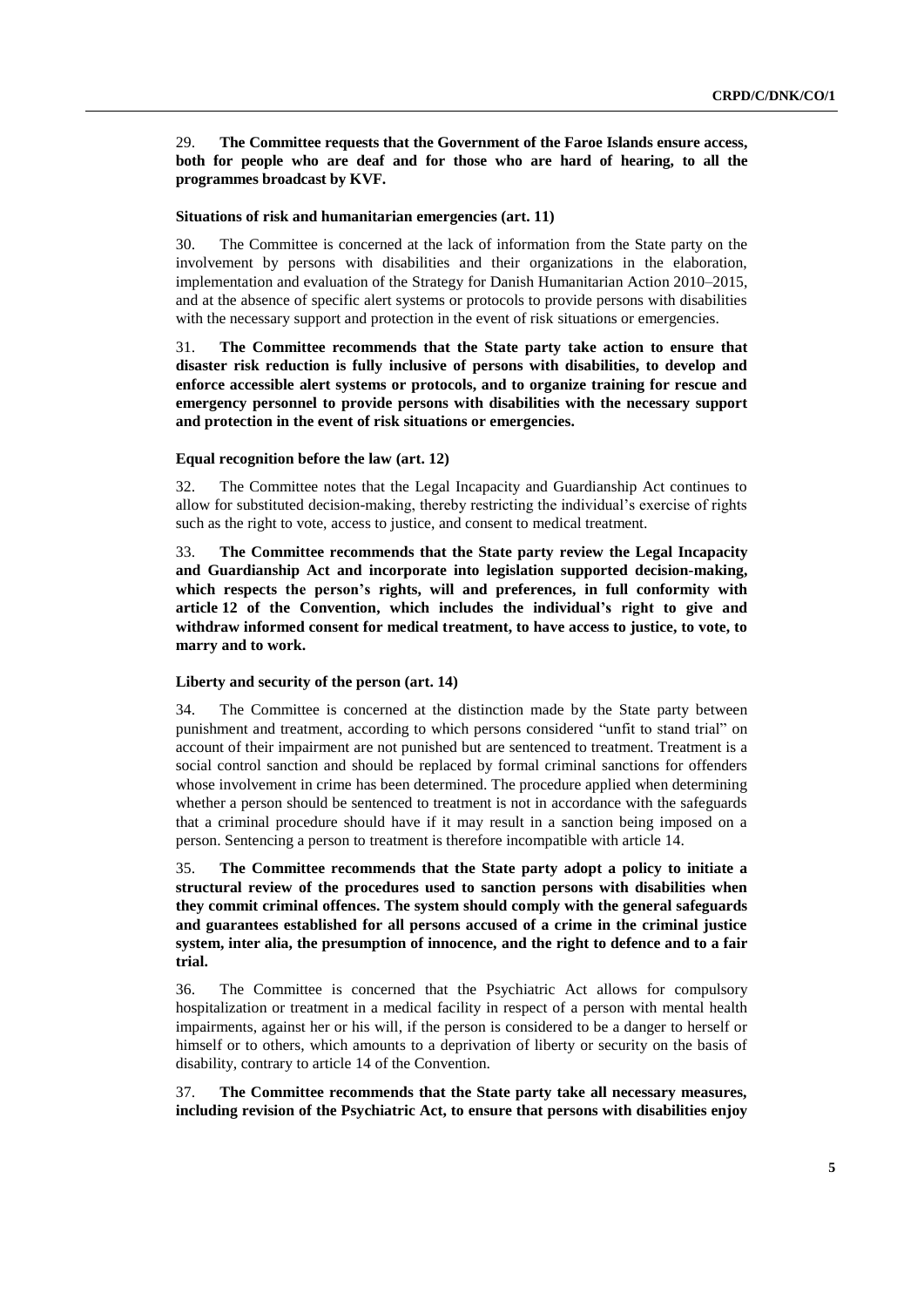**the right to liberty and security of person. The Committee recommends that the State party ensure that no one will be detained in any facility on the basis of actual or perceived disability.** 

# **Freedom from torture or cruel, inhuman or degrading treatment or punishment (art. 15)**

38. The Committee is deeply concerned at the number of cases of coercive treatment of persons admitted to psychiatric institutions, and at the methods used in the coercive and involuntary treatment of persons with disabilities in psychiatric institutions, in particular the use of straps or belts for more than 48 hours, the use of chemical restraints, or the reportedly frequent application of involuntary electroconvulsive therapy.

39. **The Committee recommends that the State party amend its laws and regulations in order to abolish the use of physical, chemical, and other medical nonconsensual measures, with regard to persons with psychosocial disabilities in institutions. It particularly recommends that the State party provide training on treatment in accordance with the Convention to medical professionals and personnel in care institutions and other similar institutions on preventing torture and cruel, inhuman or degrading treatment or punishment.**

#### **Freedom from exploitation, violence and abuse (art. 16)**

40. The Committee is concerned at reports showing the level of abuse, exploitation and violence, including domestic violence, to which various categories of persons with disabilities are being exposed, and at the limited number of shelters accessible to victims of such acts, as well as the lack of training of police and other interlocutors. The Committee is also concerned about the lack of available disaggregated data on the reports of abuse, exploitation and violence by persons with disabilities, and on their outcomes.

41. **The Committee recommends that the Governments of Denmark, the Faroe Islands and Greenland ensure that violence and abuse against all persons with disabilities is duly reported and investigated; that the necessary support for victims is available, including accessible hotlines, shelters, services and complaints mechanisms; and that the issue is addressed in national training courses for personnel working in health and medical care, schools, the police force and the judiciary. The Committee also recommends that the Governments collect disaggregated data and statistics on the reports of abuse, exploitation and violence by persons with disabilities, and on their outcomes.** 

**Living independently and being included in the community (art. 19)**

42. The Committee is concerned about the increased construction, by municipalities, with State-guaranteed loans, of large institution-like residences for persons with disabilities, with thirty to sixty or even more residents, often outside city centres. It is also concerned about the recent surveys indicating the limited possibility for persons with disabilities to freely choose where to live, which has included instances of forced relocation.

43. **The Committee recommends that the State party end the use of Stateguaranteed loans to build institution-like residences for persons with disabilities; that it amend the legislation on social services so that persons with disabilities may freely choose where and with whom they live, while enjoying the necessary assistance to live independently; and that it take measures to close existing institution-like residences and to prevent the forced relocation of persons with disabilities, in order to avoid isolation from the community.**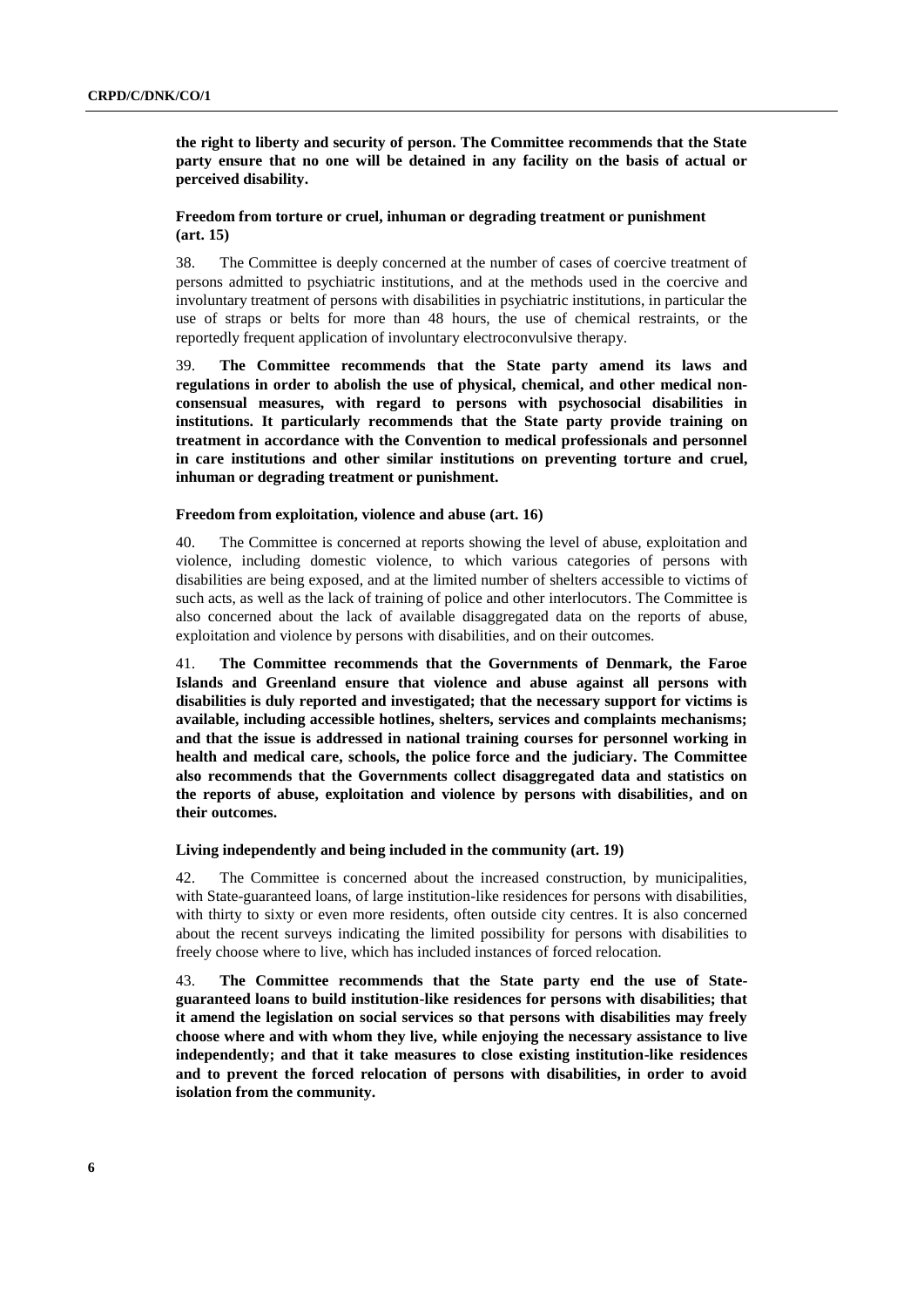#### **Freedom of expression and opinion, and access to information (art. 21)**

44. The Committee is concerned that certain groups of deaf persons, in particular children born deaf who have been implanted with cochlear implants, are reportedly prevented from learning and communicating in Danish Sign Language. The Committee is also concerned that the recent amendment to the Danish Language Council Act does not promote Danish Sign Language through research or training.

45. **The Committee recommends that the State party recognize the right of all deaf persons and born deaf persons to have the possibility to learn and communicate in Danish Sign Language, regardless of medical treatments undergone; take effective measures to promote Danish Sign Language as a communication method, without necessarily resorting to speech therapy; carry out research into Danish Sign Language, including the development of a Danish Sign Language dictionary; and promote the use of Danish Sign Language in all areas of deaf persons' lives to ensure their participation in particular in employment, education and cultural life. The Committee furthermore recommends that the Government of the Faroe Islands recognize Faroese sign language as an official language.** 

46. The Committee acknowledges that Braille is an important communication tool for blind persons in education and employment. It is, however, concerned that education in Braille is not systematically provided to all blind pupils, as they are scattered and few in number. The Committee is also concerned that the decentralized structure and responsibility of municipalities may not be appropriate to maintaining such a specialized tool, and that the State party perceives a risk of dilution of knowledge in education with specialized support, as indicated during the dialogue.

# 47. **The Committee recommends that the State party establish a Braille Council tasked with promoting, preserving and enhancing knowledge and use of Braille as a communication tool for blind persons, including in education.**

48. The Committee is concerned that the State party does not effectively guarantee provision of information to people with intellectual and mental disabilities, in accessible, alternative and augmentative modes and formats of communication.

49. **The Committee recommends that the State party accord equal recognition to the development and promotion of augmentative and alternative modes of communication that are accessible to people with intellectual and mental disabilities. The State party should take appropriate measures to ensure that all actors are familiar with the established standards for using augmentative and alternative modes of communication and should put into place effective monitoring procedures that prevent acts of substituted information and communication, especially in decisionmaking mechanisms regarding people with intellectual and mental disabilities.**

## **Respect for privacy (art. 22)**

50. The Committee is concerned that psychiatric hospitals are allowed, under the Psychiatric Act, to transfer strictly private and confidential information to third parties without the consent of the person concerned.

51. **The Committee recommends that the State party amend the Psychiatric Act so as to prohibit the transfer of the private and confidential information of patients in psychiatric hospitals to third parties without the consent of the person concerned, in order to comply with the principle of respect for privacy.**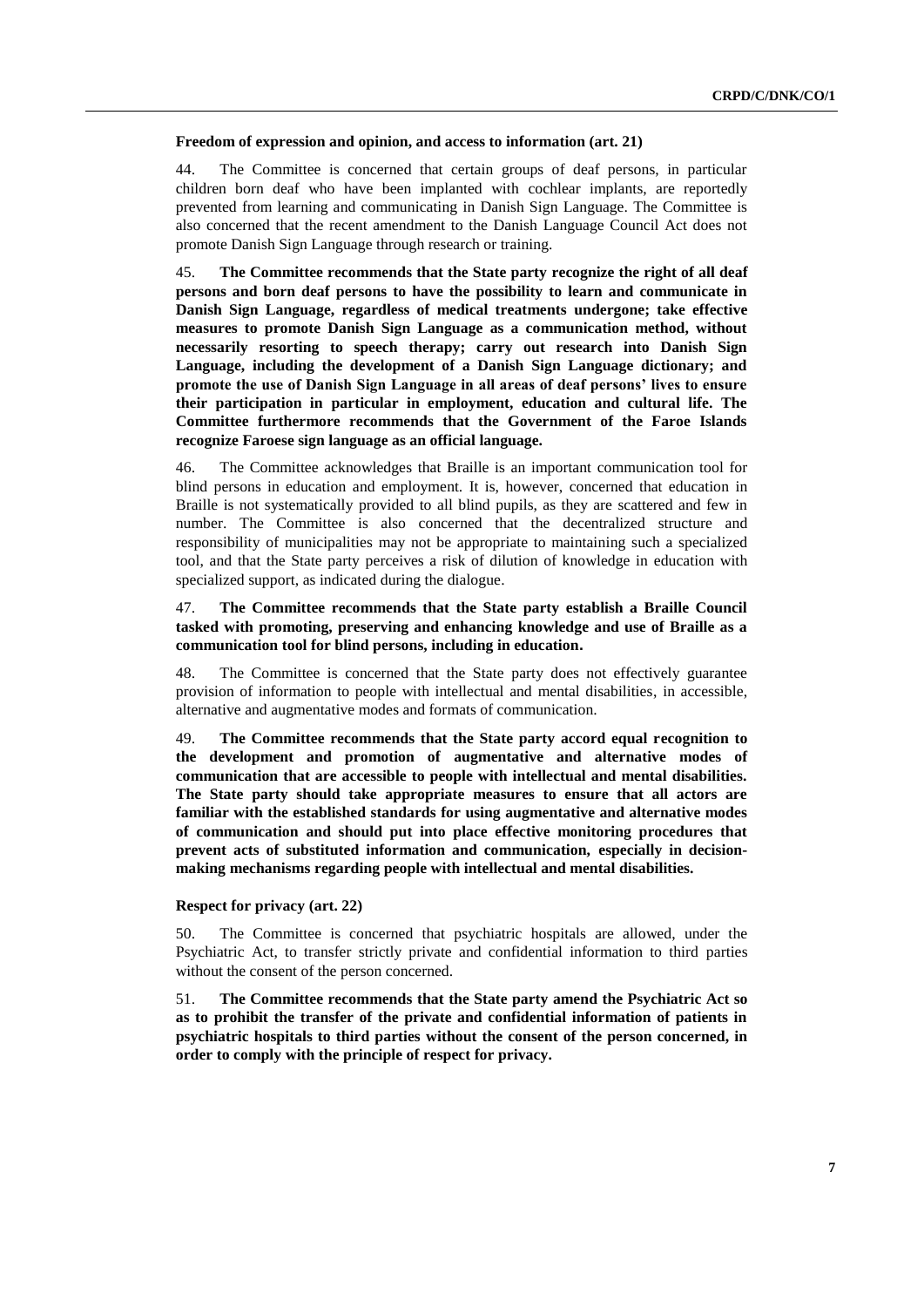#### **Education (art. 24)**

52. While noting a Government reform to promote inclusion of children with disabilities in the general education system, the Committee is concerned at the lack of clarity regarding the extent to which pupils with disabilities can receive adequate support and accommodation to facilitate their education, and regarding the discrepancies in accomplishment rates between pupils with and without disabilities in elementary, secondary and higher education.

53. **The Committee recommends that the State party amend its legislation to ensure the inclusion of all children with disabilities in the mainstream education system, with adequate support and accommodation, in particular through the provision of adequate training to teachers and other employees in the school system in all parts of the Kingdom of Denmark, in order to ensure quality education for pupils with disabilities. The State party should take measures to address discrepancies in accomplishment rates between pupils with and without disabilities at all levels of education.**

54. The Committee is concerned at reports that children in need of more than 9 hours of special education per week may submit a complaint to the Special Education Board, unlike children in need of fewer than 9 hours of special education per week who cannot submit a complaint to an independent authority regarding a lack of adequate educational support.

55. **The Committee recommends that the State party amend its legislation to ensure that all children with disabilities can submit a complaint to an independent authority if they do not receive adequate educational support.**

### **Health (art. 25)**

56. The Committee is concerned at information indicating that persons with psychosocial disabilities have a life expectancy that is 15 to 20 years shorter than persons without psychosocial disabilities.

57. **The Committee recommends that the State party ensure that persons with disabilities, in particular persons with psychosocial disabilities, have equal access to the highest attainable standard of health, including by providing adequate and accessible health services needed by persons with disabilities, and by providing training to health professionals and officials in the public health authorities, including on the right to free and informed consent.**

#### **Work and employment (art. 27)**

58. The Committee notes with concern that while the Act on the Prohibition of Discrimination in the Labour Market prohibits direct and indirect differential treatment on the grounds of disability, neither the general labour legislation nor collective labour agreements stipulate clear obligations on employers to afford reasonable accommodation in the labour market, which may be among the sources of a prevailing employment gap between persons with disabilities (44 per cent of whom are working) and persons without disabilities (78 per cent of whom are working).

59. **The Committee recommends that the State party take all necessary measures to significantly increase, as soon as possible, the percentage of persons with disabilities working in the open labour market, including amendments to the general labour legislation so that it imposes clear obligations on employers to afford reasonable accommodation to employees with disabilities.**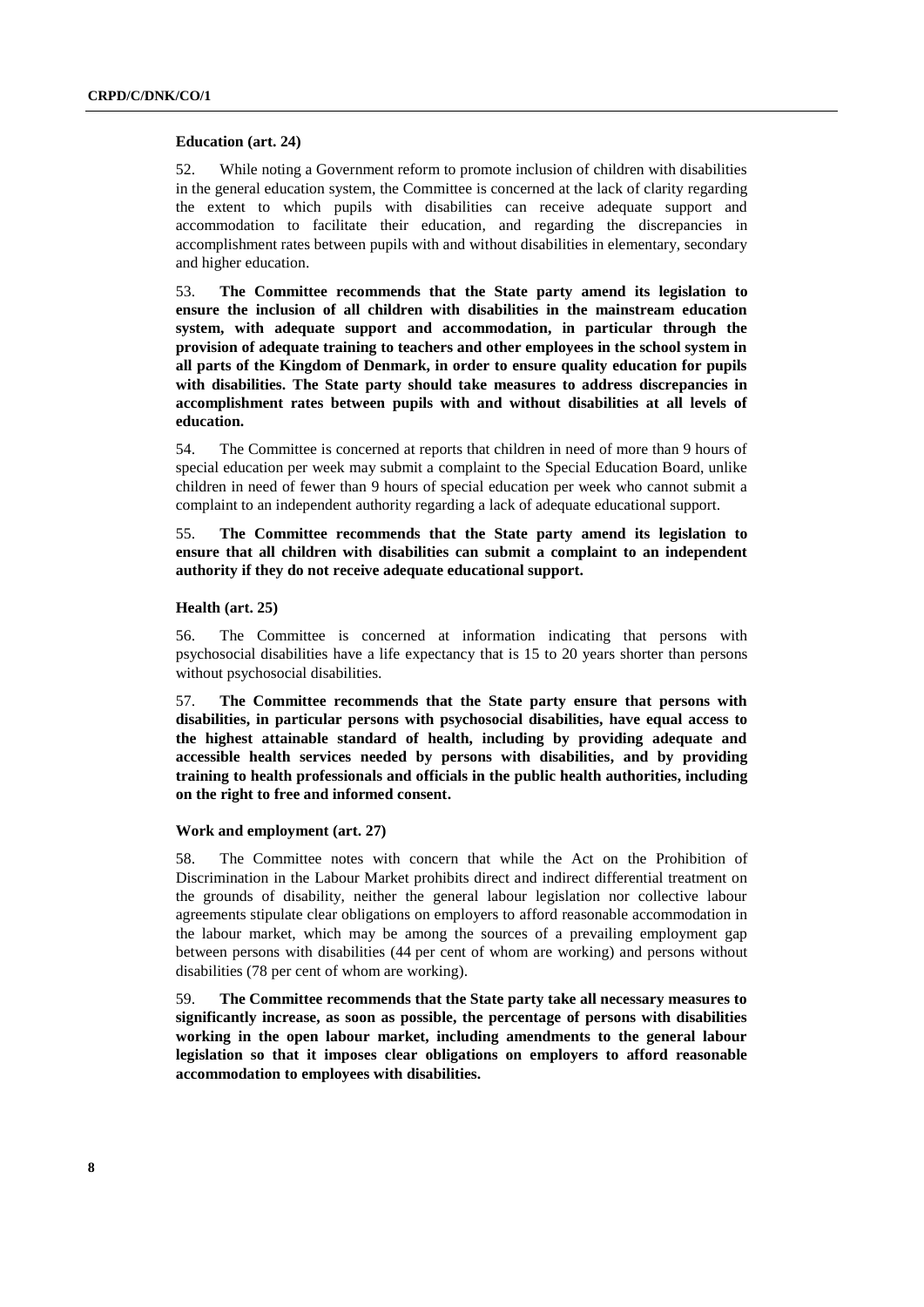#### **Participation in political and public life (art. 29)**

60. The Committee is concerned that under the Constitution, the Parliamentary Elections Act and other electoral laws, and the Guardianship Act (section 6), persons under guardianship are not allowed to vote or to stand for election in parliamentary, municipal, regional or European Parliament elections, or referendums. The Committee is also concerned that election materials are reportedly rarely accessible to blind persons or to persons with learning and intellectual disabilities, that polling stations are often not physically accessible, that ballots may not be accessible to blind persons, and that persons under guardianship may not be able to freely choose the kind of voting assistance that they would wish to use.

61. **The Committee recommends that the State party amend the relevant laws, including the Parliamentary Elections Act and other laws governing municipal, regional and European Parliament elections, so that all persons with disabilities can enjoy the right to vote and stand for election regardless of guardianship or other regimes. It also recommends that the State party ensure, through legislative and other measures, the accessibility of ballots and election materials, and of polling stations, and that it ensure that freely chosen, adequate and necessary assistance is provided in order to facilitate voting by all persons.** 

#### **Participation in cultural life, recreation, leisure and sport (art. 30)**

62. The Committee is concerned that the State party has not ratified the Marrakesh Treaty to Facilitate Access to Published Works for Persons Who Are Blind, Visually Impaired, or Otherwise Print Disabled, which allows access to published material to blind persons, persons with visual impairments or persons who have other difficulties in accessing printed materials.

63. **The Committee encourages the State party to take all appropriate measures to ratify and implement the Marrakesh Treaty as soon as possible.**

# **C. Specific obligations (arts. 31–33)**

#### **Statistics and data collection (art. 31)**

64. While noting the efforts to collect statistical data on persons with disabilities in Denmark, including IT-based data collection on assistance and benefits to persons with disabilities in Greenland, and general data collection in the Faroe Islands, the Committee regrets the low level of disaggregated data on persons with disabilities.

65. **The Committee recommends that the State party systematize the collection, analysis and dissemination of data, disaggregated by gender, age, disability and region; enhance capacity-building in this regard; and develop gender- and agesensitive indicators, paying due regard to the need to move from a medical-based to a human rights-based approach to disability.** 

#### **National implementation and monitoring (art. 33)**

66. While noting the operation of the State party's Interministerial Committee, the Committee is concerned that it seeks inputs from representative organizations of persons with disabilities in Denmark only occasionally, and that there is an absence of coordination with the representative organizations of persons with disabilities in the Faroe Islands and Greenland. The Committee is also concerned at the absence of coordination and of independent monitoring mechanisms in the Faroe Islands.